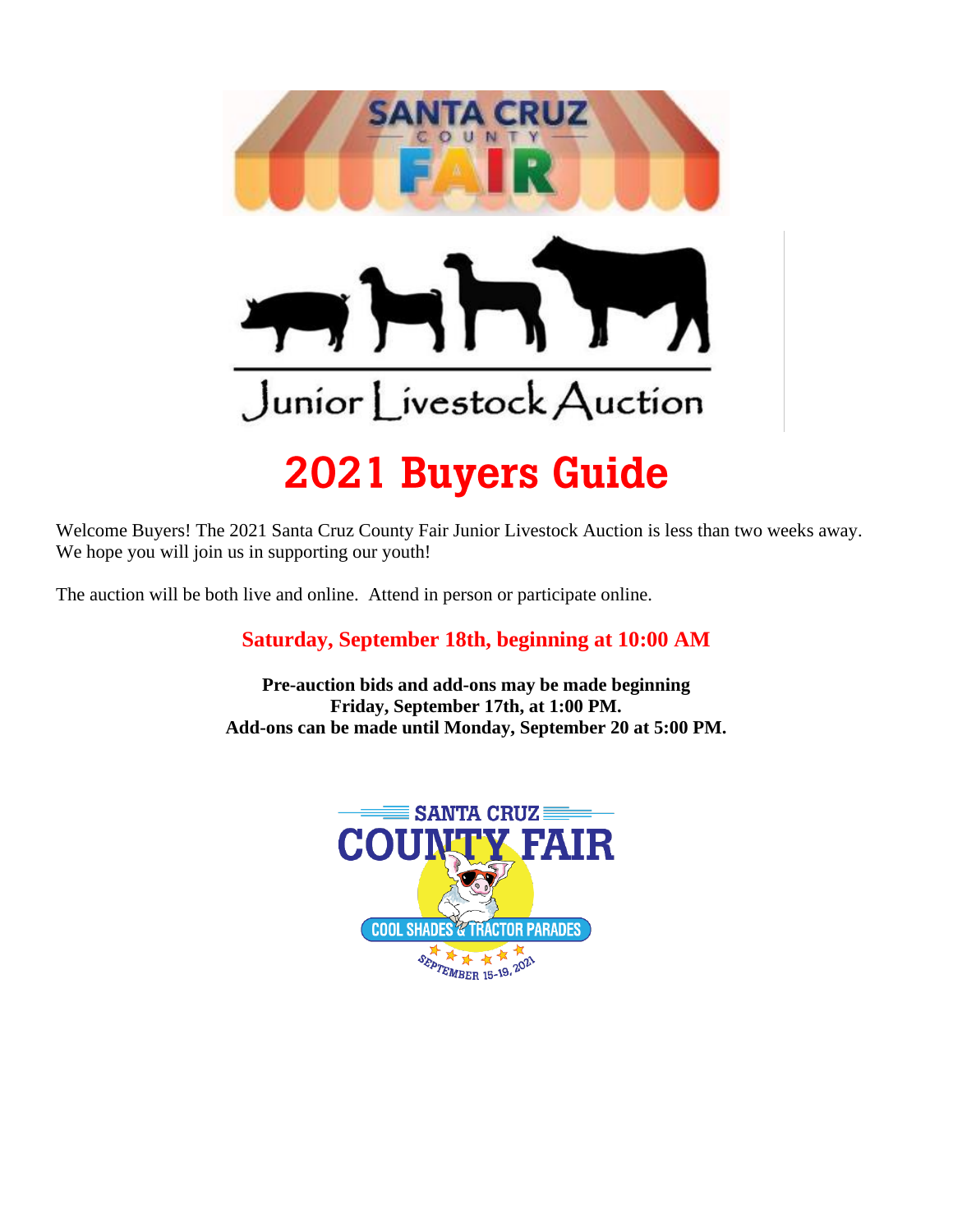# **Buyer Registration**

To participate in the auction, you need to be registered as a Buyer. If you participated in one or more of our last three auctions, you are already in our system. If you are new to our auction, you can register by visiting our webpage at:

[https://santacruzcountyfair.com](https://santacruzcountyfair.com/)

JR. LIVESTOCK AUCTION then click on

You'll find information about the auction as well as links to our Buyer Registration and Auction sites (as we get closer to the auction). Bookmark this page – it will be your guide to all things related to our auction.

#### **Review Buyer Information**

Previous buyers should find your buyer name in the "Choose a Buyer" drop down list. Buyers are listed in alphabetical order either by Business Name or by First Name and Last Name for individual buyers. Your buyer number is your temporary password unless you changed your password during a previous auction. If you do not know your buyer number, check your email – we sent out buyer numbers on September 7. If you changed your password last year and have forgotten it, click on the "Forgot password". An email message with password reset link will be sent to the email address we have on file. If the email address that is displayed is incorrect or if you have no email address, please reach out to us via email at

santacruzlivestockcommittee@gmail.com and we'll be happy to make any changes you need. Your Buyer information MUST INCLUDE a cell phone number which is REQUIRED to participate in the online auction or do add-ons.

If you can't find your name in the buyer list, you are a …

#### **New Buyer**

Fill in your contact information, making sure to include a valid email address and cell phone number. You will be asked to enter a password. Passwords that you enter are private. Please keep your password safe. We will not be able to tell you what it is. Once you've filled out your information, you are set. Watch for more announcements about the auction via email.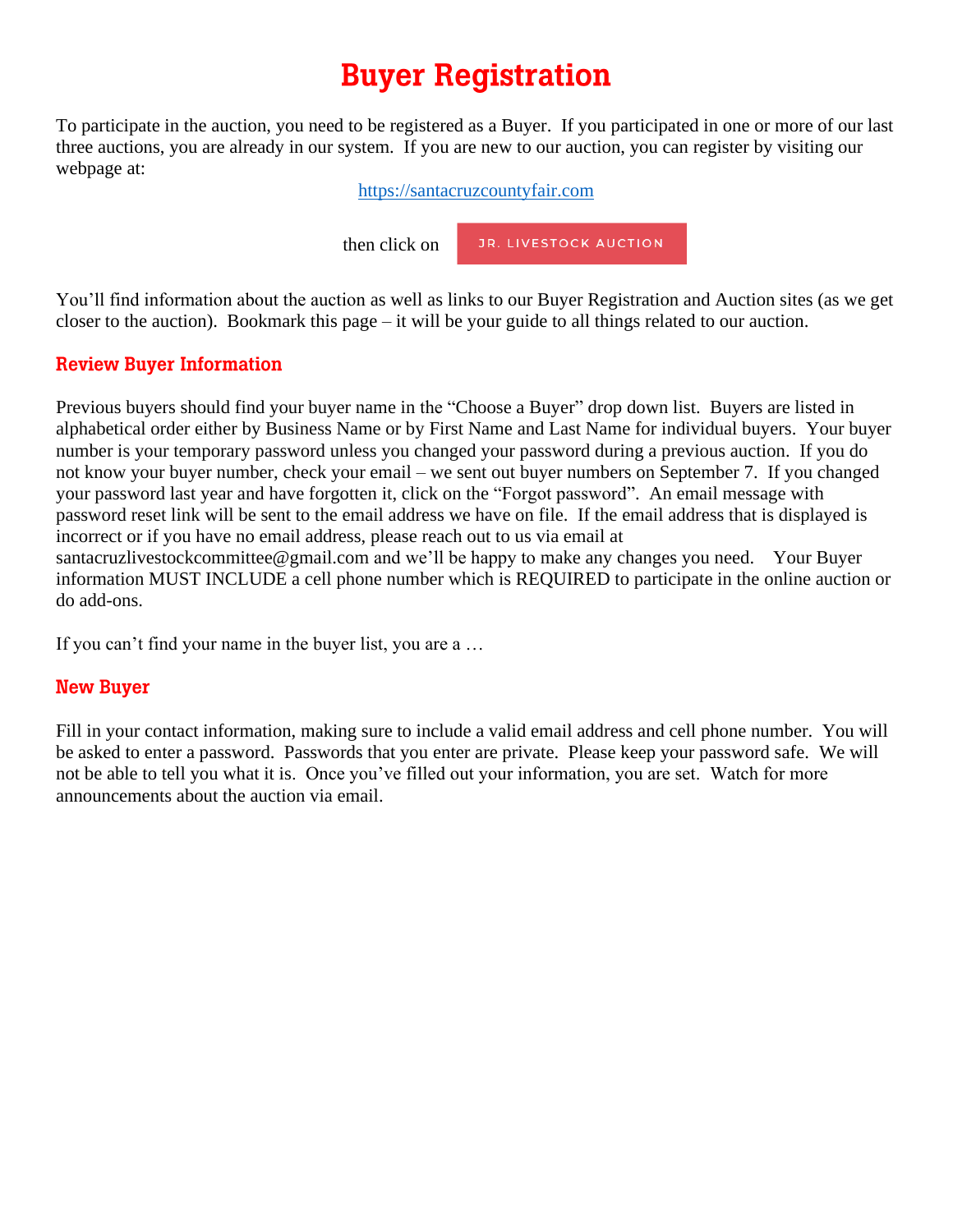#### **Auction Schedule & Process**

This year animals will be sold by the pound. Our goal is that all exhibitors sell their animals for no less than the estimated average minimum price to raise them.

| Beef: \$4,500 or \$3.46/pound   |  | Hogs: $$855$ or $$3.62$ /pound  |
|---------------------------------|--|---------------------------------|
| Lambs: $$780$ or $$5.82$ /pound |  | Goats: $$730$ or $$8.29$ /pound |

#### **Auction Schedule:**

**Thursday, September 16th at 1:00 PM -** the Auction link will open for previews only.

**Friday, September 17<sup>th</sup> at 1:00 PM -** the Auction link will open for pre-bids and add-ons with the following opening bids and incremental increases:

| Hogs    | \$3.50/pound with \$1.00 increase increments |
|---------|----------------------------------------------|
| Beef    | \$3.00/pound with \$1.00 increase increments |
| Lambs   | \$5.00/pound with \$1.00 increase increments |
| Goats   | \$5.00/pound with \$1.00 increase increments |
| Add-ons | \$25 minimum with \$25 increments            |

Saturday, September 18<sup>th</sup> at 10:00 AM - our LIVE Virtual Auction will begin.

During the live auction, the increase increments will remain in effect unless the auctioneer feels we should drop them. Add-ons will continue to have \$25 increments.

#### **Sale Order will be Hogs, Beef, Lambs, Goats, Heritage Hog**

Our Auctioneer, Justin Trick, will start taking from the bids from both in-person and online bidders for Lot #1 and continue until we see no other bids coming in online or the high bid is in the arena. He'll then hit the gavel and the animal will be sold to the highest bidder. **Please note, once that animal is sold, bidding for that animal is closed** (Add-ons can still be made until 9/20/21). The Auctioneer will then move on to Lot #2 and continue the process until all animals have been sold. After the last animal is sold, the Auction will end.

On-line bidders will be notified via cell phone text message if they have been out-bid. Buyers can also place a maximum bid and the system will auto bid for them until that limit is reached.

**Monday, September 20 th at 5:00 PM -** Add-ons close.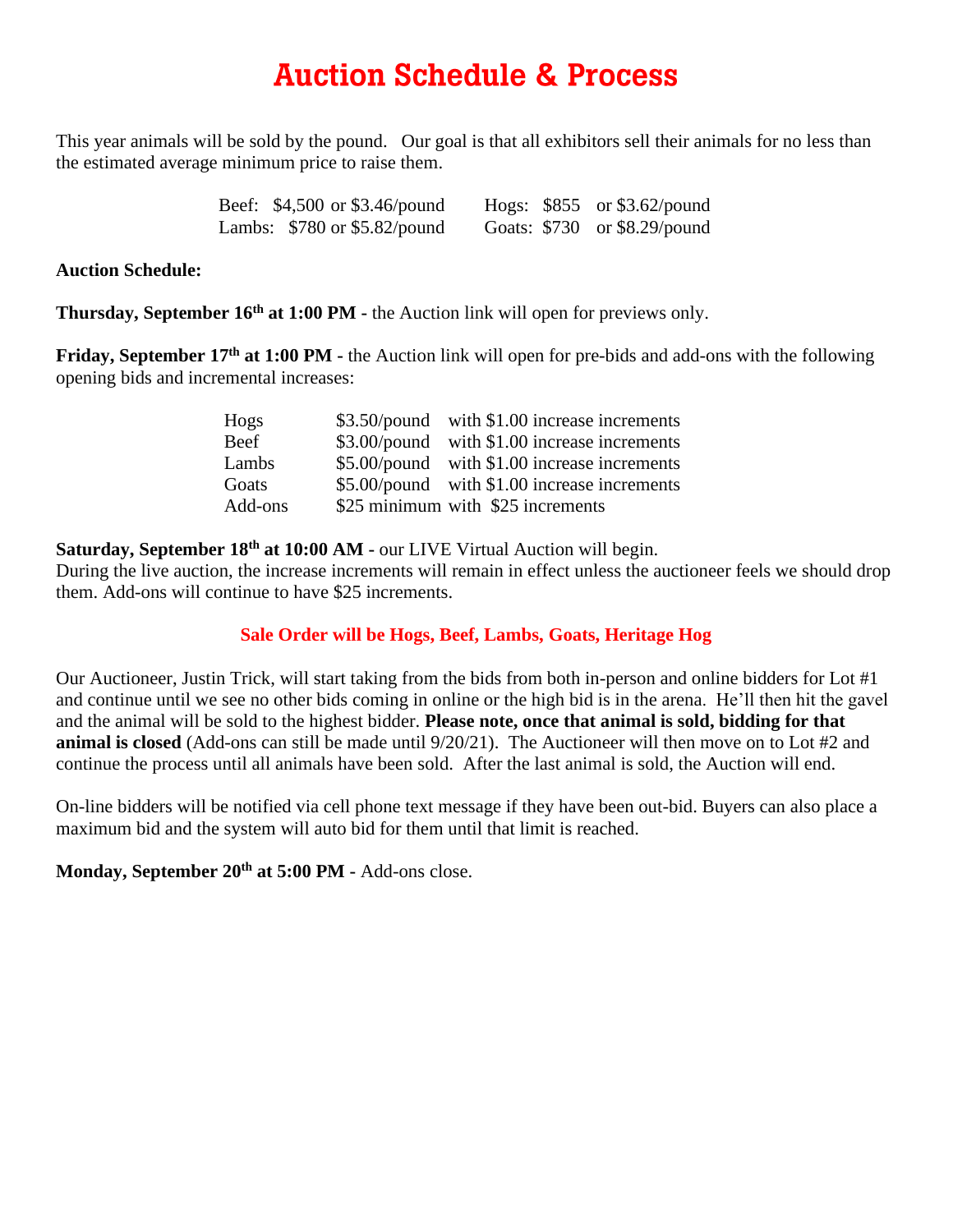# **Online Auction Instructions**

## **Buyer Log-In**

- 1. Beginning on September 16, 2021, at 1:00 p.m., click on the link below: [https://santacruzcountyfair.com](https://santacruzcountyfair.com/) and then click on the Jr. Livestock Auction button and then click the Auction and Buyer Registration button.
- 2. Click on "Log In" in the upper right corner of the page and search your name in the "Select Buyer" dropdown list. Click on your name. If your name is not in the list, you can register as a new buyer by scrolling down to the "New Buyer? Register Here" button.
- 3. All registered buyers must click on the "Request Security Code" button to receive a 4-digit security code via text.
- 4. Enter that code in the box below your name titled "Enter Security Code". This security code is unique to each registered Buyer. This security code is your bidding code for the auction, remaining the same each time you log in. You do not have to request a new security code each time.
- 5. The security code is not the same as your buyer password. You will need your buyer password after the auction if you pay your bill online, beginning September 21.

#### **When Placing a Bid:**

- 1. When placing a bid, enter the amount you want to bid or use the "Bid" button to take advantage of the preset bid increments. You can also place a max bid which will allow the computer to bid automatically for you, up to the amount you specify. With each bid you will receive a text about your bid updates. **Max Bid Warning:** The max bid will place bids on your behalf, up to your max amount. If the minimum increment will put your bid amount over the max bid, the max bid will not place the next bid. This could potentially result in a buyer missing out on the lot even though the max bid was not met. (i.e., Max bid amount is \$4,000. Current bid is \$3,950. Minimum bid increment is \$100. The next automated bid would be \$4,050, which is over the buyer's max bid of \$4,000. An automated bid would not be made and the buyer with the \$3,950 bid would win the lot if no further bids are made).
- 2. To increase your initial bid you can simply bid again. However, if you set a max bid you will first need to remove your max bid then you will be allowed to bid again.
- 3. There will be a drop-down selection to choose desired destination if you win the lot. This selection will remain the same for this lot if future bids are placed. You will be able to edit at any time prior to winning the bid.
- 4. If the lot is a split bid, please check the box when placing your first bid. This selection will remain the same for this lot if future bids are placed. You will be able to edit at any time prior to winning the bid.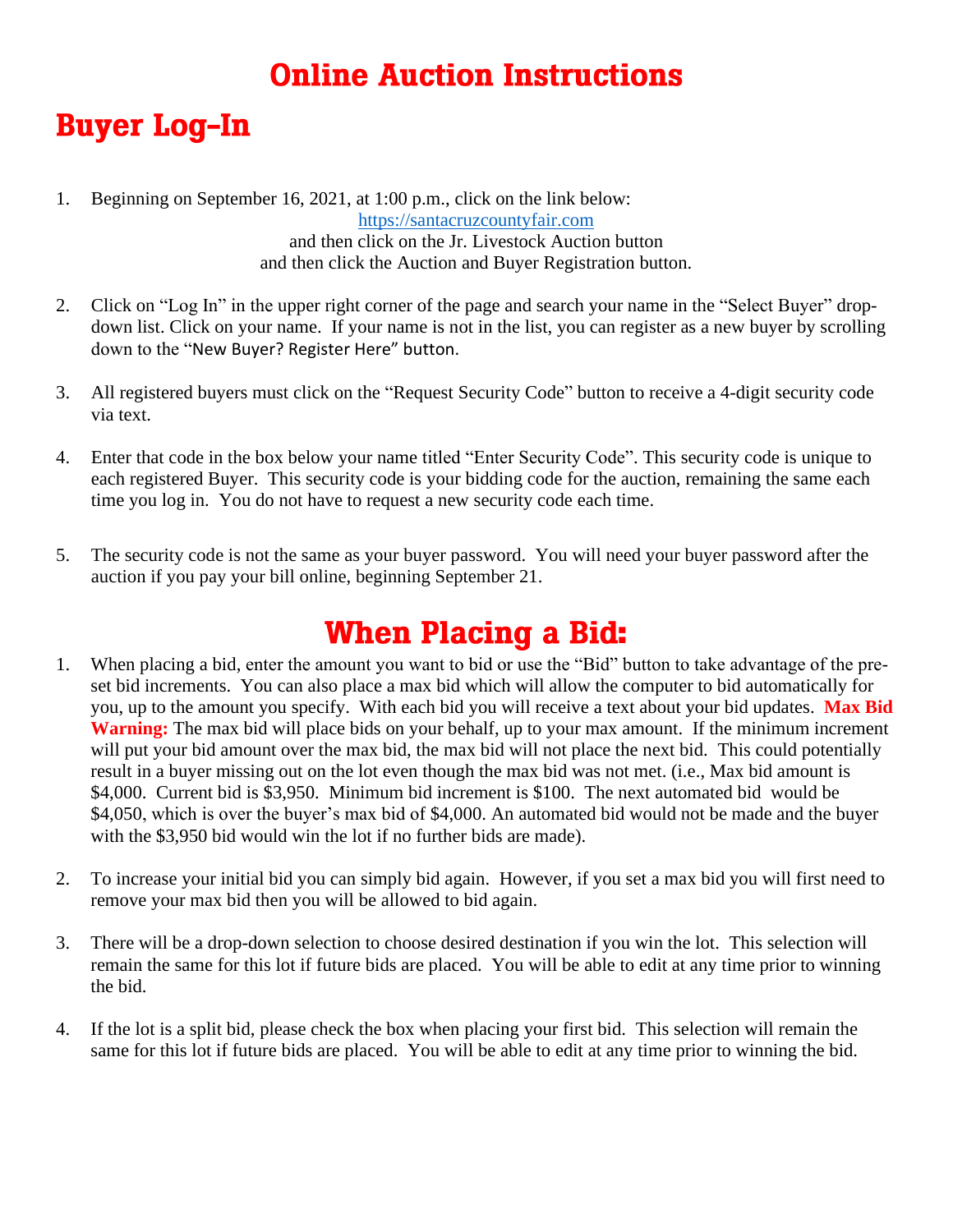## **Animal Disposition**

With your initial bid, you must indicate the final disposition of the animal should you be the winning bidder **Custom Cut & Wrap, at one of our local butcher shops, Resale or Live Pick Up (no beef or champions)**.

**Custom Cut & Wrap** - the animal will be harvested and delivered to one of the following butcher shops specified by the Buyer:

| <b>Freedom Meat Lockers</b> | Corralitos Market & Sausage Co. |
|-----------------------------|---------------------------------|
| 160 Hi Grade Lane           | 569 Corralitos Road             |
| Freedom, CA 95019           | Corralitos, CA 95076            |
| $(831)$ 724-4355            | $(831)$ 722-2633                |
|                             | * 6 Steer Limit                 |

The butcher shop will call the Buyer for cutting instructions. Do not worry, they will walk you through this process and answer any questions you may have. There are lots of choices and some of them will affect the total cost. Again, do not worry -- they are very helpful. They will then let you know approximately when the meat will be read for pick up.

You can estimate the cost for cut and wrap to be approximately \$1.60 per pound of meat, with minimums of \$100 for goats and lambs at Corralitos Market and a minimum of \$165 at Freedom Meat Lockers. Note, this fee is paid directly to the butcher at a later date, not the Santa Cruz County Fair. When you pick up your meat it will be frozen so plan accordingly to get it home. If you have questions about this, you can ask the butcher shop when you give cutting instructions.

**Resale** – the animal will be sent to the processing plant for resale at the current market price. The Buyer is responsible to pay the difference between their bid and the current market price, which changes daily, per species. NOTE: Buyers receive NO meat products with this option.

**Live Pick Up –** you will be picking up the animal and taking it home. Live pick-ups must happen on Sunday, September 19, between 5:30 and 7:30 p.m. Please note: No beef animals may be purchased for live pick up. Grand Champion and Reserve Champion, 4-H Champion and 4-H Reserve Champion, and FFA Champion and FFA Reserve Champion animals may not be purchased for live pick up.

## **Associated Costs & Fees**

**Processing Fee** - if you choose the Custom Cut & Wrap option, you will also be charged a processing fee. This fee covers the cost of the processing plant to harvest / slaughter each animal and deliver it to the specified butcher shop.

This year's processing fees, per head, are: Beef: \$275 and Hogs, Lambs, Goats: \$75

**Auction Site Fee –** 1% surcharge will be assessed on all sales, custom process fees and add-ons to defray auction site costs.

**Credit Card Service Charge** - 3% service charge will be applied when processing payment.